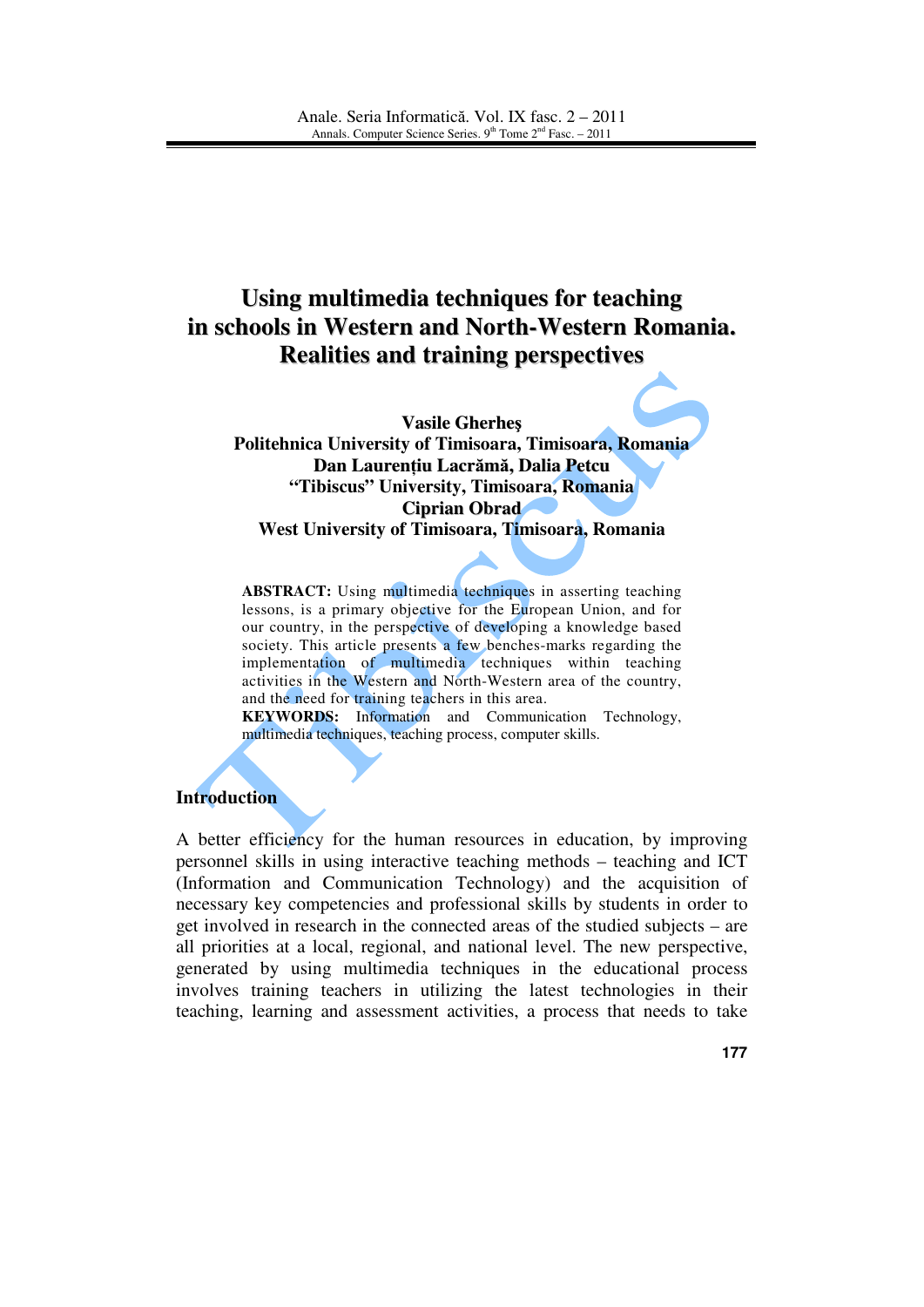place in an organized environment according to particularly identified training needs for the specific target groups.

For this purpose, within the project called *"Center for Training School Teachers in Multimedia Teaching Techniques*", there was an online study which was done with the purpose of assessing the degree in which multimedia techniques are used in teaching activities in the Western and North-Western areas of our country. The studied population is formed by teachers in the fields of Mathematics, Informatics, Physics, Chemistry, Biology and other technology related subjects. The group had 379 participants, and the used research method was an inquiry by questionnaire. The data was acquired online, by a web interface, and the processing was done through SPSS.

The inquiry tried to assess the following aspects:

- Access students and teachers have to new technologies;
- Teachers' competency level in the Informatics field in the Western and North-Western areas of our country;
- Frequency of multimedia technology use in the teaching process;
- The way in which different types of schools are equipped with Informatics laboratories;
- Issues of different kinds that require interventions / solutions, but also human / technological / financial resources for the schools' level within the researched area.

Out of the desire to sketch a profile of future students, there was a specific set of questions introduced in the inquiries, in order to determine the following characteristics: age, gender, county and area of origin, years of experience in teaching, degrees acquired, the level of graduate studies, etc. This information represents a selection criterion for future students and offers School Inspectorates all sorts of details regarding teachers' profiles who need of training in this area.

 By analyzing the data we concluded that teachers are not evenly spread in different counties, the highest distribution being in Timis county (34%), Hunedoara (22.2%) and Sălaj (14.5%). At the opposite end of the spectrum are Bistrita Năsăud (3.4%), Cluj (3.2%) and Arad (1.8%) counties.

 Regarding the location of the schools from which most of the teachers come from, we concluded that most of them are in the urban area (88.1% of the investigated group), and according to gender distribution, we noticed a much higher number of female teachers (78.9%) compared to male teachers.

**178** Most of the respondents are tenure teachers - 88.7% (the percentage difference is represented by qualified substitute teachers), who teach in high-schools (78.9%), and the degrees they have are as follows: *level I* –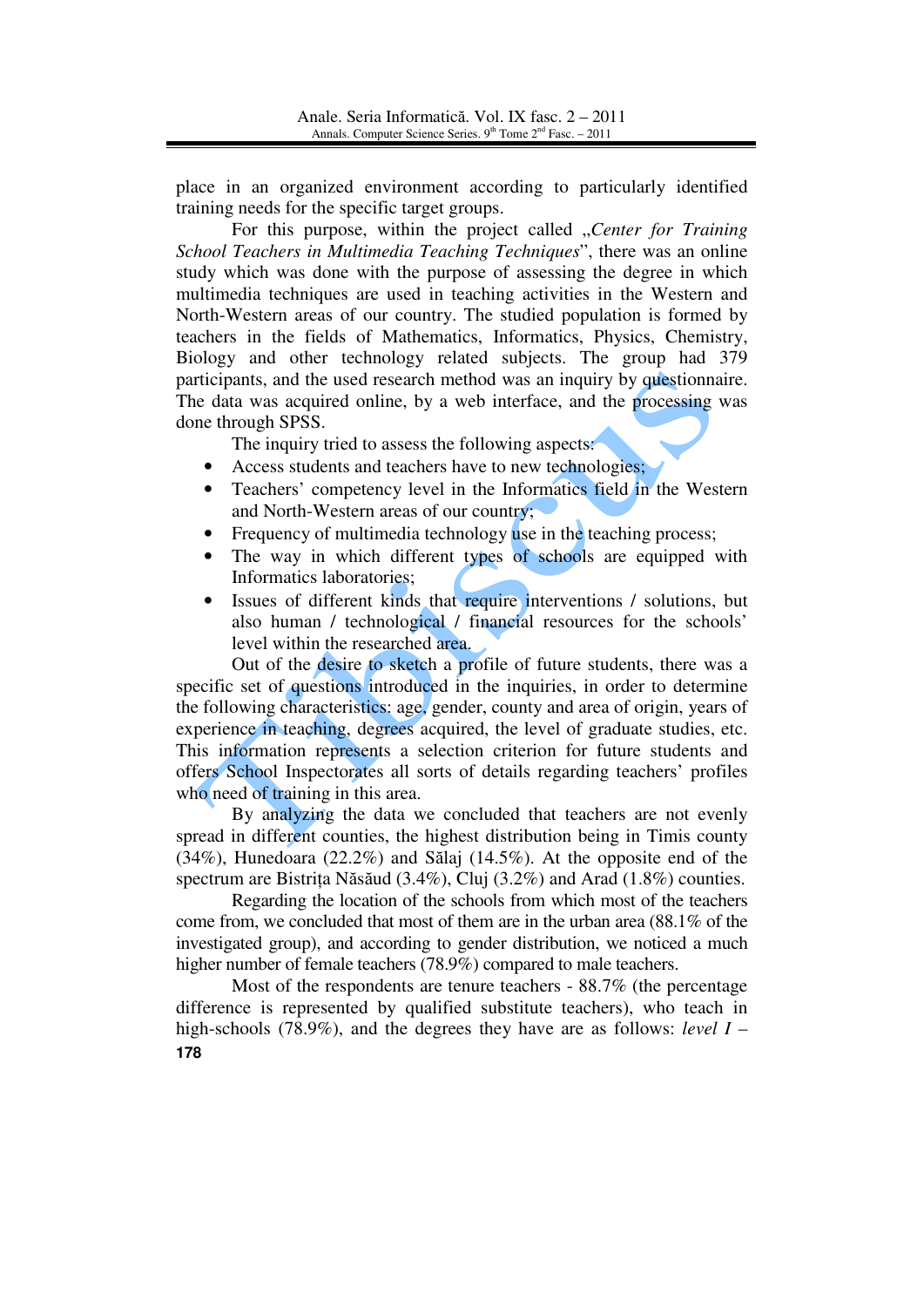71*%, level II* – 16.6%, *permanent teacher certification* – 3.4 and *beginner* 1.6%. From an educational point of view, most teachers have a Bachelor's Degree (44.3%), many of them also have a Master's degree (31.7%), several of them graduated from post-university courses (19.5%) and have PhDs (2.9%). From the point of view of the subject taught, there are more teachers who teach technical subjects (25.9%), followed by Math teachers (25.3%), Physics teachers (16,6%), Informatics teachers (15%), Chemistry teachers (7.9%) and Biology teachers (7.7%).

### **1. Teachers' access to new technologies**

Most of the teachers included in the studies claim they have constant access to a computer (95.5%). 79.7% of them use it on a daily basis and 7.1% use it 4-5 times/week. (See Figure 1)



7.7% of the teachers use the computer 2 or 3 times/week, the lowest frequency for its use being once a week or a few times a month, with 1.6% of teachers at this rate. Most teachers use a computer from home (96.3%) or from school (92.3%).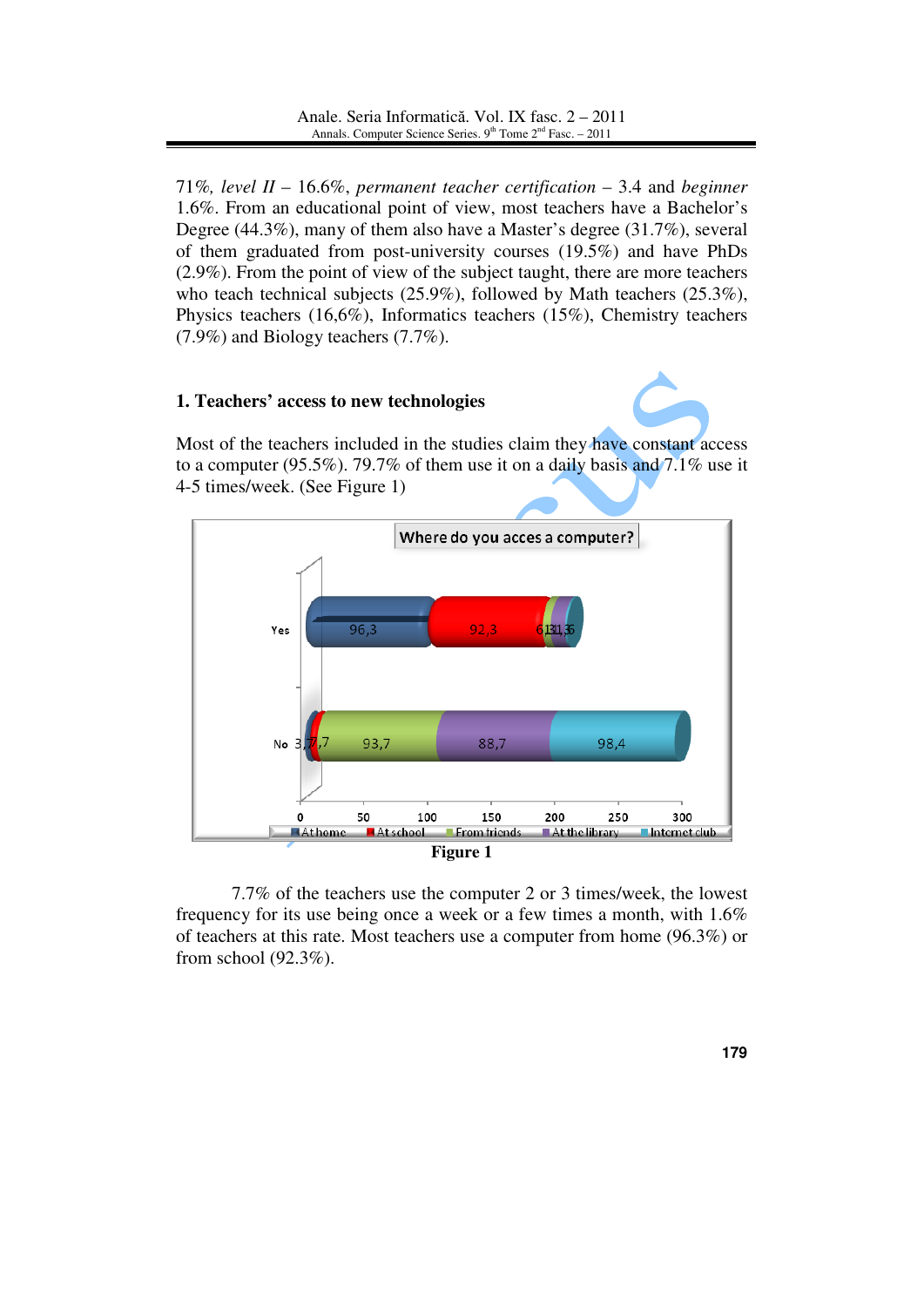#### **2. Teachers' competencies in using a computer**

More than half of the respondents claim they have good and excellent abilities in using a computer. The teachers who consider themselves with the most excellent abilities in using a computer are the Informatics teachers (68.4%), followed by those who teach technical subjects (39.8%) and then the Physics teachers (28.6%). At the opposite end of the spectrum we find Chemistry teachers (6.7%) and Biology teachers (3.4%).

Areas of competency with the highest scores are the following:

- Surfing the Internet, where 60.2 % of the respondents consider themselves having excellent skills and 27.2% consider themselves having good competencies,
- Using and filing folders, where 57.8% of the interviewees believe have excellent competencies and 23% think they have good competencies,
- Writing Word documents, 64.4% for those who believe have excellent competencies and 21.6% for those with good competencies;
- Creating and giving a presentation 37.7% excellent competencies and 26.4% - good competencies.

At the opposite end of the scale are the teachers who considered they do not possess the personal ability to create a web site, where more than half of the respondents consider they have minimal competencies in this area, in using SmartBoard, presenting graphs on Word and Excel, making lessons and tests in a particular form.

### **3. Using a computer in the teaching process**

In almost all the schools included in the study, there are Informatics laboratories available and the computer is used in the teaching process. As we can notice in the graph below, the highest score is for the teachers who have used the computer in developing lessons more than 16 times during one semester (31.7%). The immediately following score (17.9%) is for the teachers who use the computer only 1 to 3 times during a semester. Almost 10% of the teachers claimed they have never used a computer in developing lessons. (See Figure 2)

 During the last semester, the ones who taught most of their lessons using a computer were the Informatics teachers (89%), followed by those of other technical subjects (36.7%). The great difference in scores between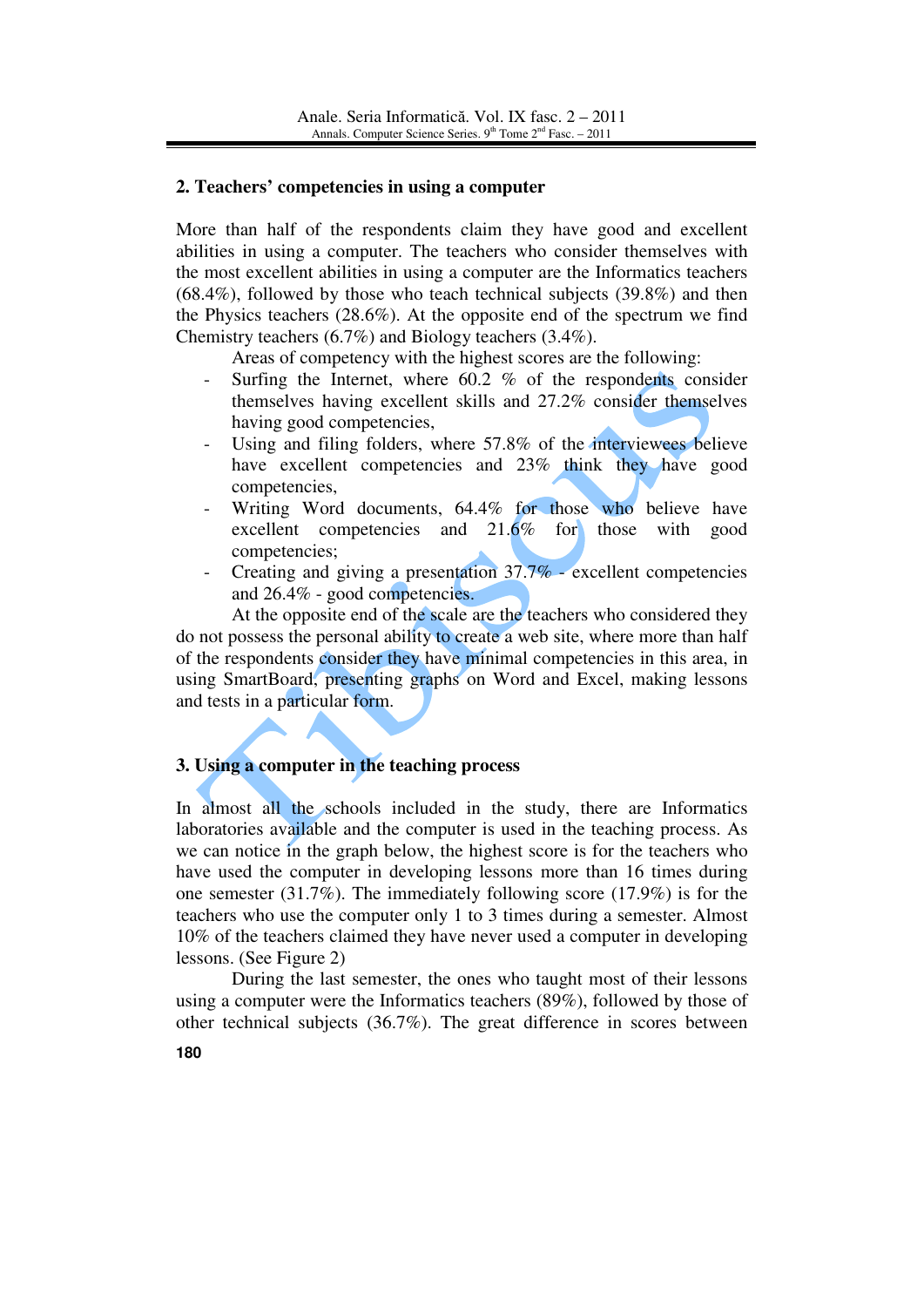these two categories can be explained based on the specifics of the Informatics subject, for which the use of a computer is inherent. Teachers who used the computer the least in developing lessons (1 to 3 times/semester) were Math teachers (28.2%), followed by Chemistry teachers (20%) and Physics teachers (19%).



 Also, the most teachers who have never used a computer in developing lessons are the Math teachers (24%), followed by Chemistry and Biology teachers (about 10% for each of these categories).

 Most times, the lessons are taught in a common classroom, with a computer and a video projector (58.6%) or in the CES (Computerized Education System), with AeL (51.2%). A third of the teachers said they teach in a laboratory that is equipped with computers, where AeL is not installed (training system assisted by a computer).

 The computers in schools are usually used by teachers, in order to create worksheets for students, informational materials, tables, assessment papers and for research to develop lessons. At the opposite end, there are the teaching-learning activities in CES (Computerized Education System), testing students and using educational resources (encyclopedias, image libraries, dictionaries, etc.).